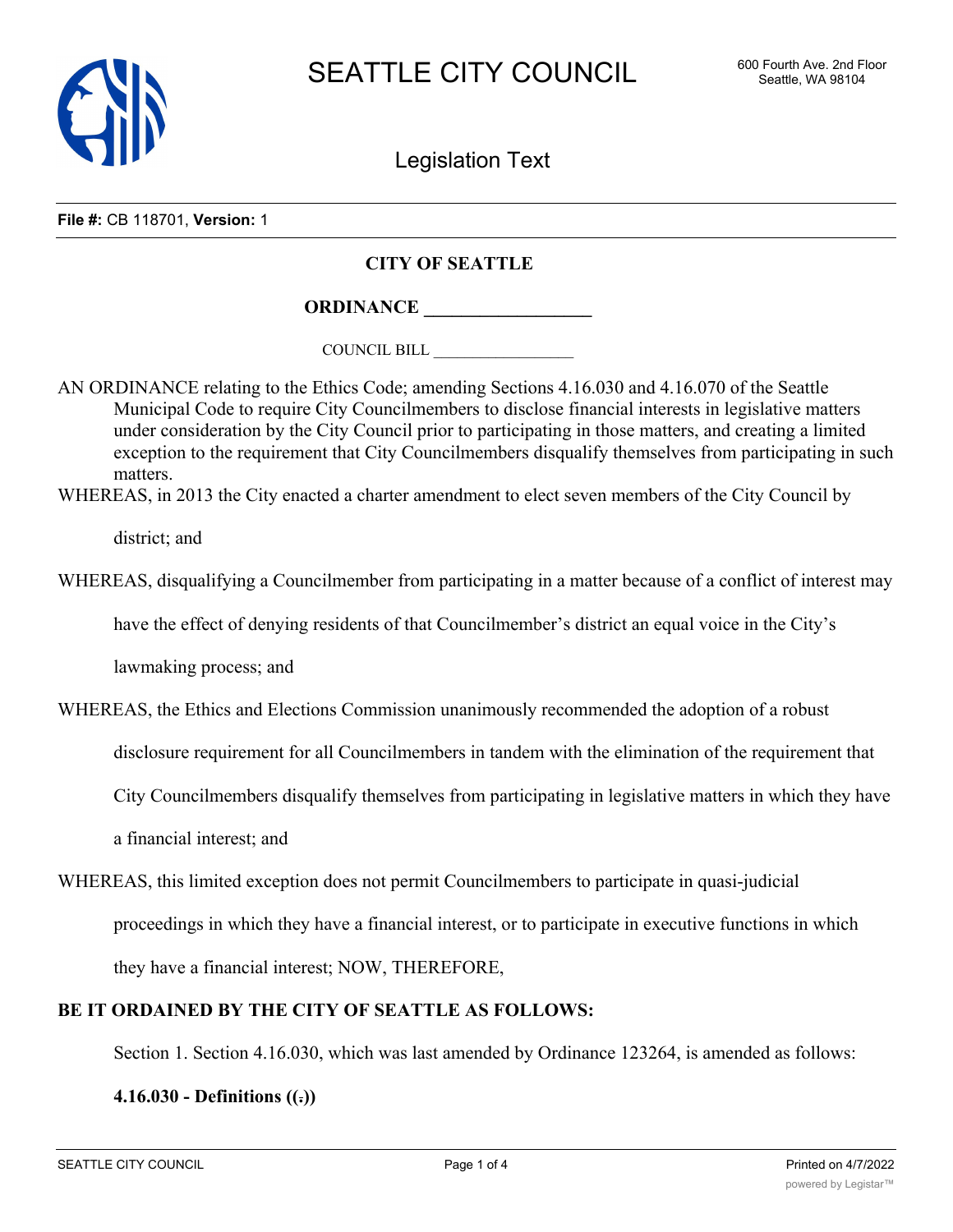As used in this chapter, the following terms shall have the meanings indicated.

\* \* \*

"Legislative matter" means any enacted or introduced council bill, ordinance, resolution, clerk file, ballot measure, or charter amendment, or a possible future legislative matter if the possible future matter has been discussed on the public record at an open public meeting of the City Council or one of its committees.

Section 2. Subsection 4.16.070.A, which section was last amended by Ordinance 124362, is amended as follows:

## **4.16.070 - Prohibited conduct**

A covered individual may not:

A. Disqualification from acting on City business

1. Participate in a matter in which any of the following has a financial interest, except as permitted by Section 4.16.071:

\* \* \*

2. Participate in a matter in which a person that employed the covered individual in the preceding 12 months, or retained the covered individual or his or her firm or partnership in the preceding 12 months, has a financial interest; provided, however, that the Executive Director shall waive this section when:

\* \* \*

4. Subsections 4.16.070.A.1 and 4.16.070.A.2 do not apply if the prohibited financial interest is shared with a substantial segment of the City's population.

5. Application to City Councilmembers and legislative matters. Subsections 4.16.070.A.1 and 4.16.070.A.2 apply to Councilmembers in the same manner as they apply to other covered individuals, except as follows:

a. If a Councilmember has a financial interest, as described in subsection

## 4.16.070.A.1 or 4.16.070.A.2, in a legislative matter, the Councilmember may nevertheless participate in that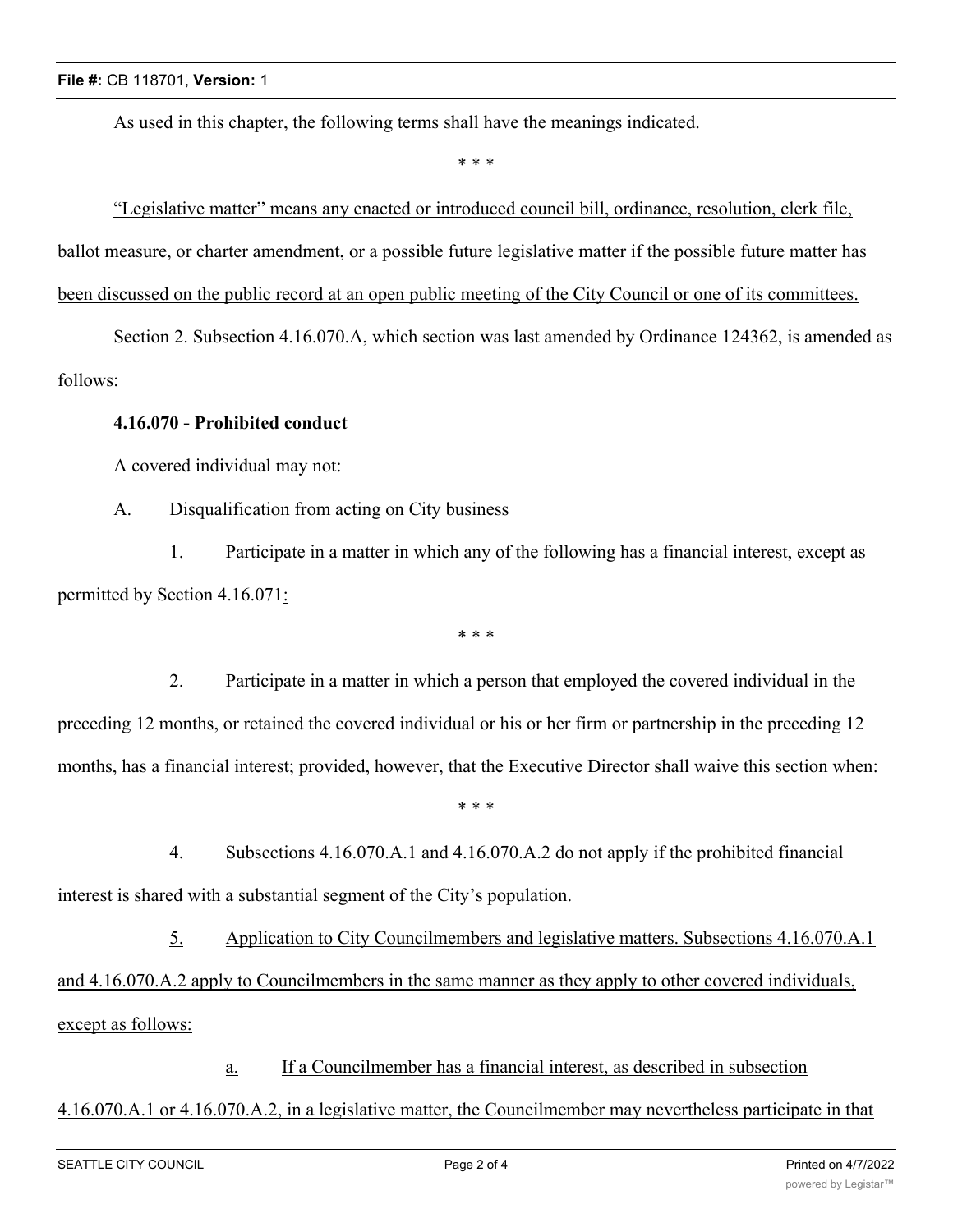legislative matter if the Councilmember has, before participating in the matter, publicly disclosed the financial interest.

b. The Councilmember shall make such a disclosure on the public record at an open public meeting of the Council or one of its committees at which the legislative matter is discussed, and file a written copy of the disclosure with the Executive Director and the City Clerk. The Councilmember shall also, before participating in that legislative matter at any subsequent Council or committee meeting, repeat the oral disclosure on the public record of that meeting.

c. If a Councilmember is charged with a violation of subsection 4.16.070.A.1 or 4.16.070.A.2, and asserts as an affirmative defense that a disclosure under this subsection 4.16.070.A.5 was made, the burden of proof is on the Councilmember to show that a proper disclosure was made.

Section 3. This ordinance shall take effect and be in force 30 days after its approval by the Mayor, but if not approved and returned by the Mayor within ten days after presentation, it shall take effect as provided by Seattle Municipal Code Section 1.04.020.

| Passed by the City Council the<br>day of                               | , 2016, |
|------------------------------------------------------------------------|---------|
| and signed by me in open session in authentication of its passage this | day of  |
| . 2016.                                                                |         |

President of the City Council

Approved by me this day of 3016.